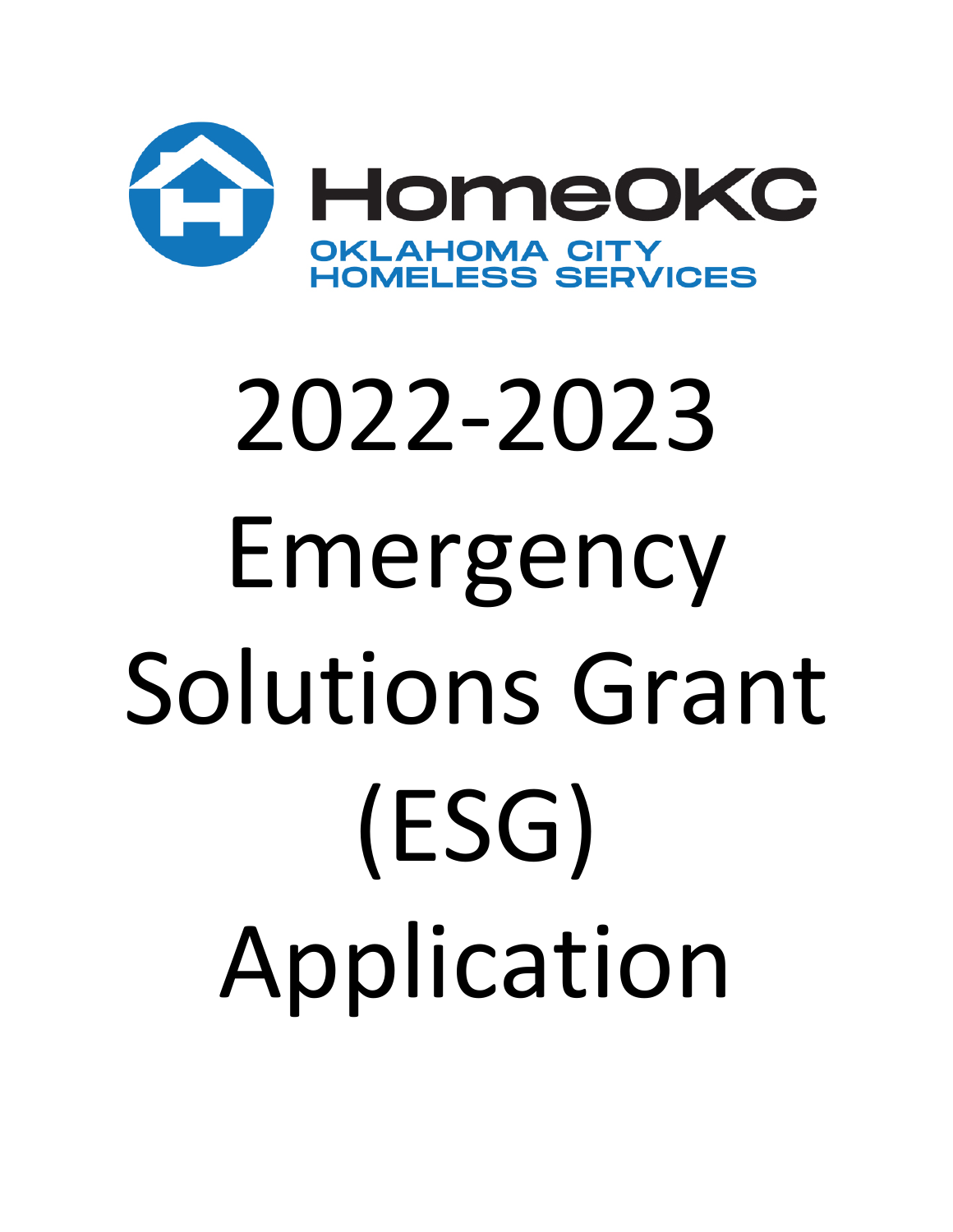

# **CHECKLIST OF REQUIRED DOCUMENTS**

| Documentation of active SAM registration with current agency information |  |
|--------------------------------------------------------------------------|--|
|--------------------------------------------------------------------------|--|

Documentation the organization's Code of Conduct complies with 2 CFR part 200 and is on file with HUD. www.hud.gov/program\_offices/spm/gmomgmt/grantsinfo/conduct If not, attach Code of Conduct.

PDF HMIS Generated APR (July 1, 2020-June 30, 2021) - renewing projects only

#### **NEW PROJECTS ONLY**

Documentation of 501(c)(3) status from US Internal Revenue Services



Organizational Chart

Current list of Board of Directors

Most recent Fiscal Year Audit, if applicable

Minutes from the past two board meetings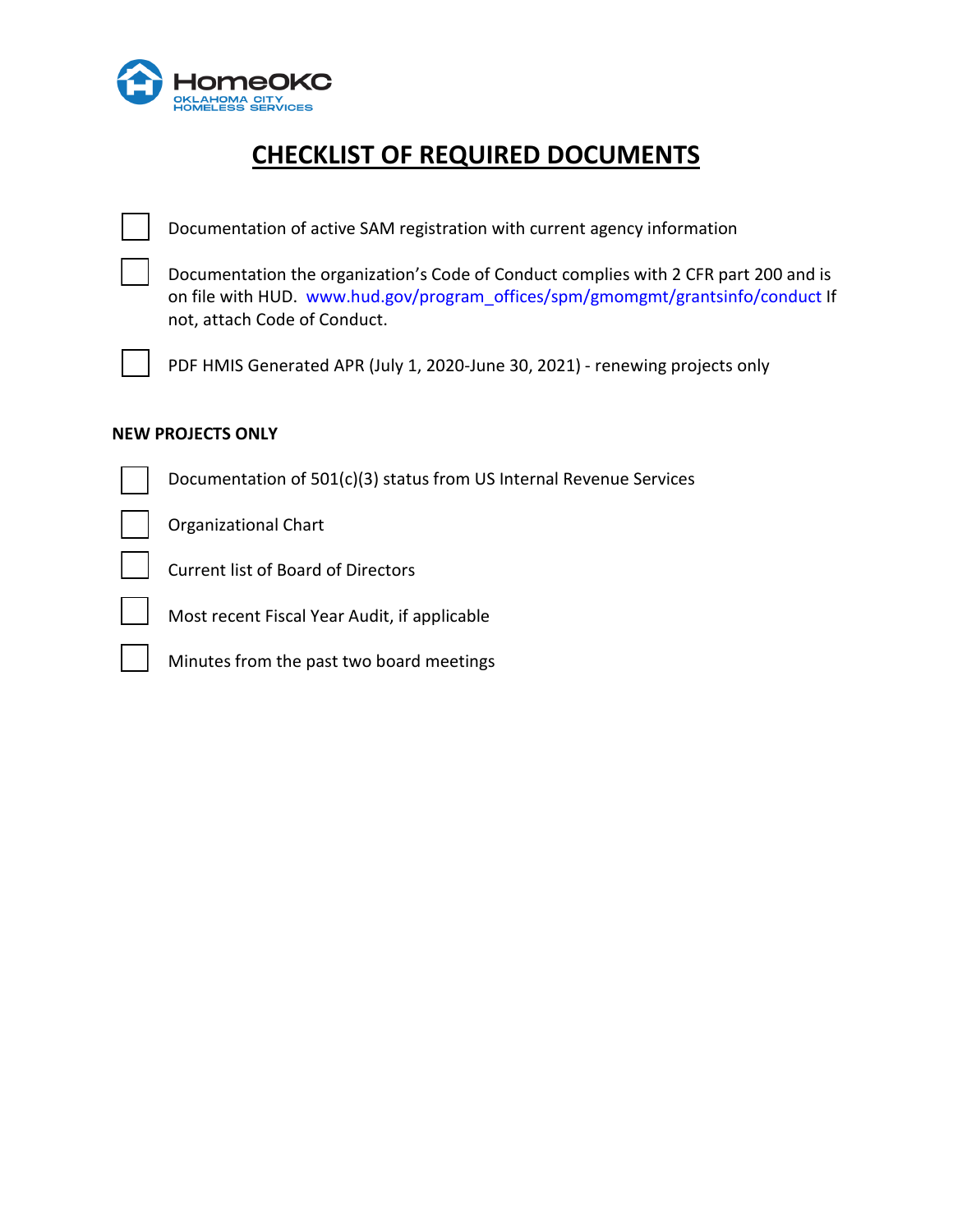

|                                                        | DUNS Numbers:____________________ |
|--------------------------------------------------------|-----------------------------------|
|                                                        |                                   |
| Agency Contact Person: National Agency Contact Person: |                                   |
|                                                        |                                   |
| Agency Address:                                        |                                   |

1. Brief Project Description (ONE paragraph for contract narrative, if awarded):

2. Proposed Activities: (Select ALL that apply)



Street Outreach Emergency Shelter Prevention/TBRA/Services Rapid re-housing/TBRA/Services 3. Please identify the primary beneficiaries of your ESG program (Select ALL that apply)



### 4. Total to be served

Indicate the number of unduplicated adults (18+) to be served Indicate the number of unduplicated children (<18) to be served Indicate the number of households to be served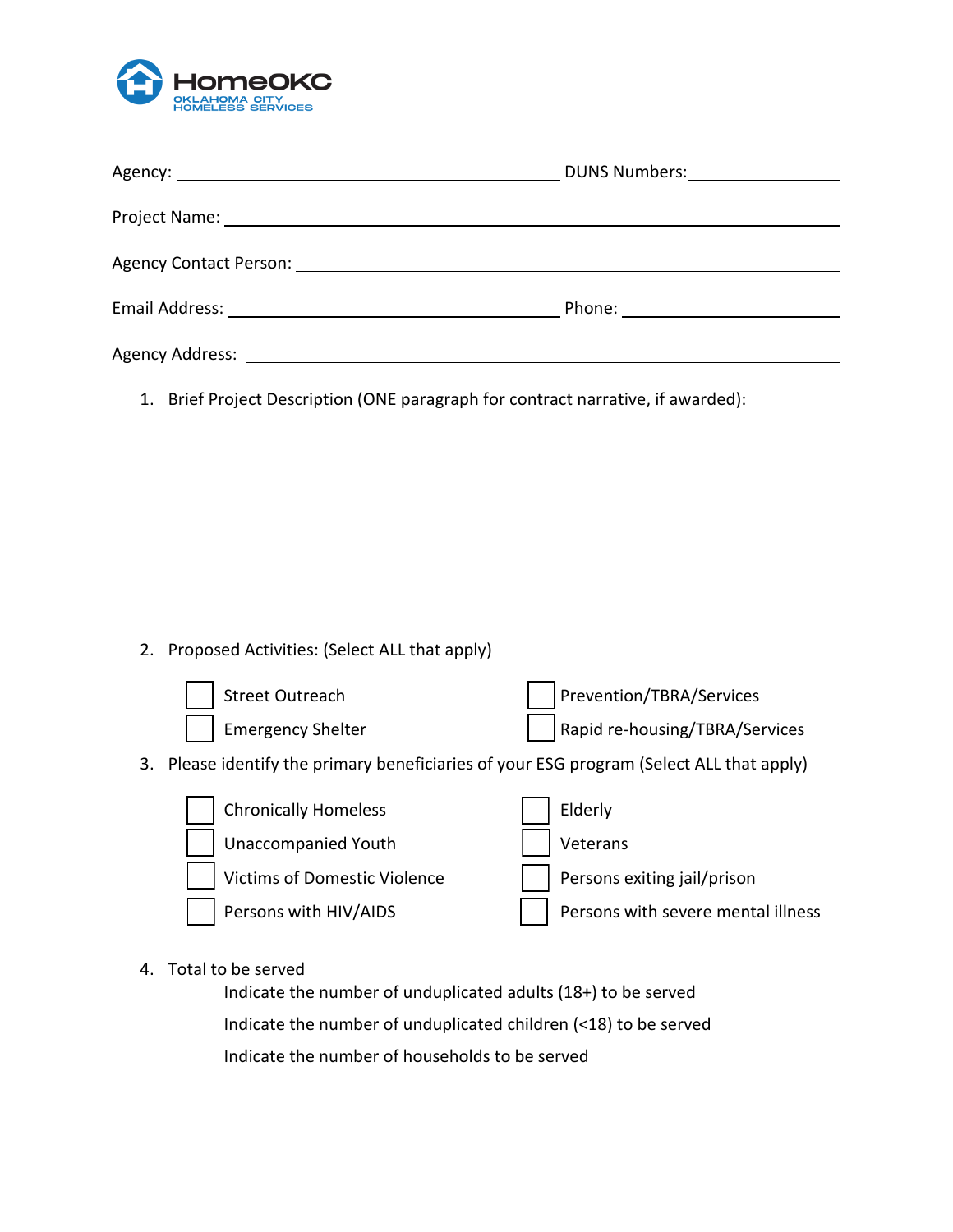

5. Describe your organization's mission and how homeless programs fit within that mission.

6. Provide evidence of the need for the services proposed. Include as much data as possible to support your application, including HMIS data. Describe how this project will meet the priority needs of the homeless individuals or those at risk of homelessness in Oklahoma City.

7. Describe how your agency will ensure that program participants are assisted in obtaining services including access to mainstream resources, education, employment, youth programs, etc.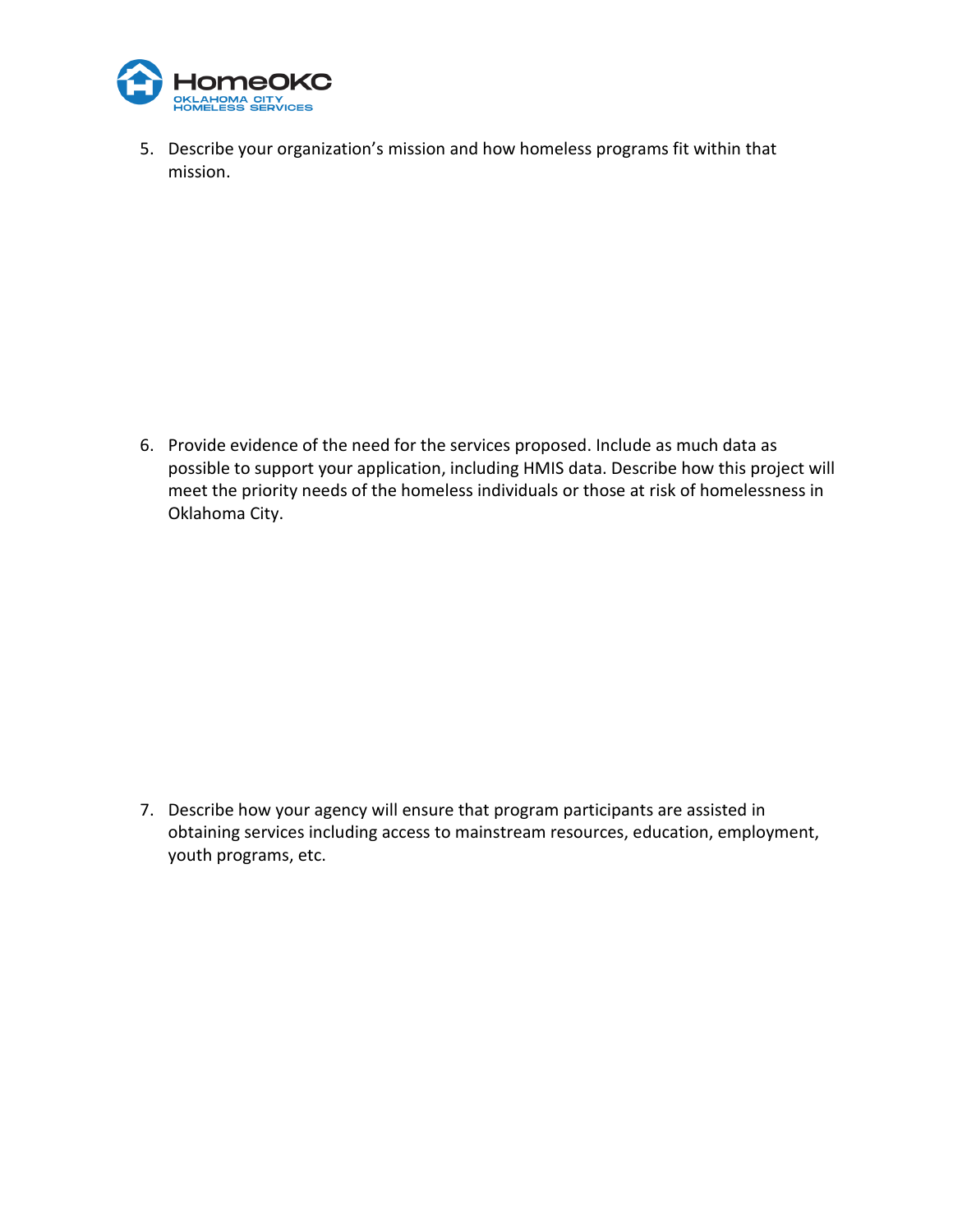

- 8. What percentage of your program discharges in the last calendar year were involuntary?
- 9. Provide examples and reasons for discharge. **NEW PROJECTS**: please describe your agencies discharge policy including examples of situations that would result in program termination.

10. Describe how your agency will involve individuals with lived experience in the operating of the ESG funded project. Include if your agency has a person with lived experience on the Board of Directors. Describe any program changes that have been made as a result of participant feedback.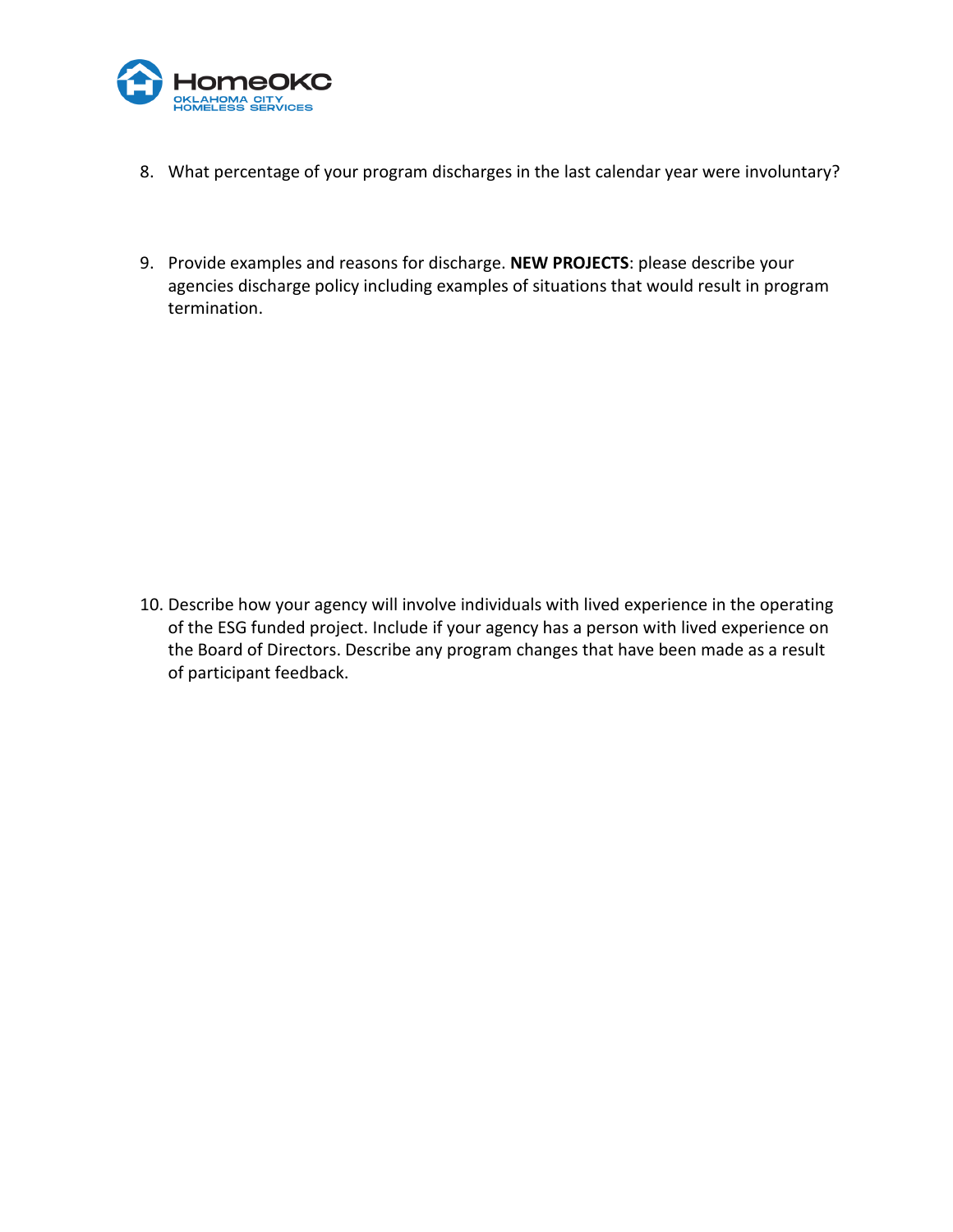

11. Describe your agency's process for ensuring project-level and agency-wide data quality in HMIS, or if a victim service provider, the comparable database. Identify which staff person(s) is responsible for monitoring data quality at your agency.

12. How does the agency use data and reporting to inform agency decision making?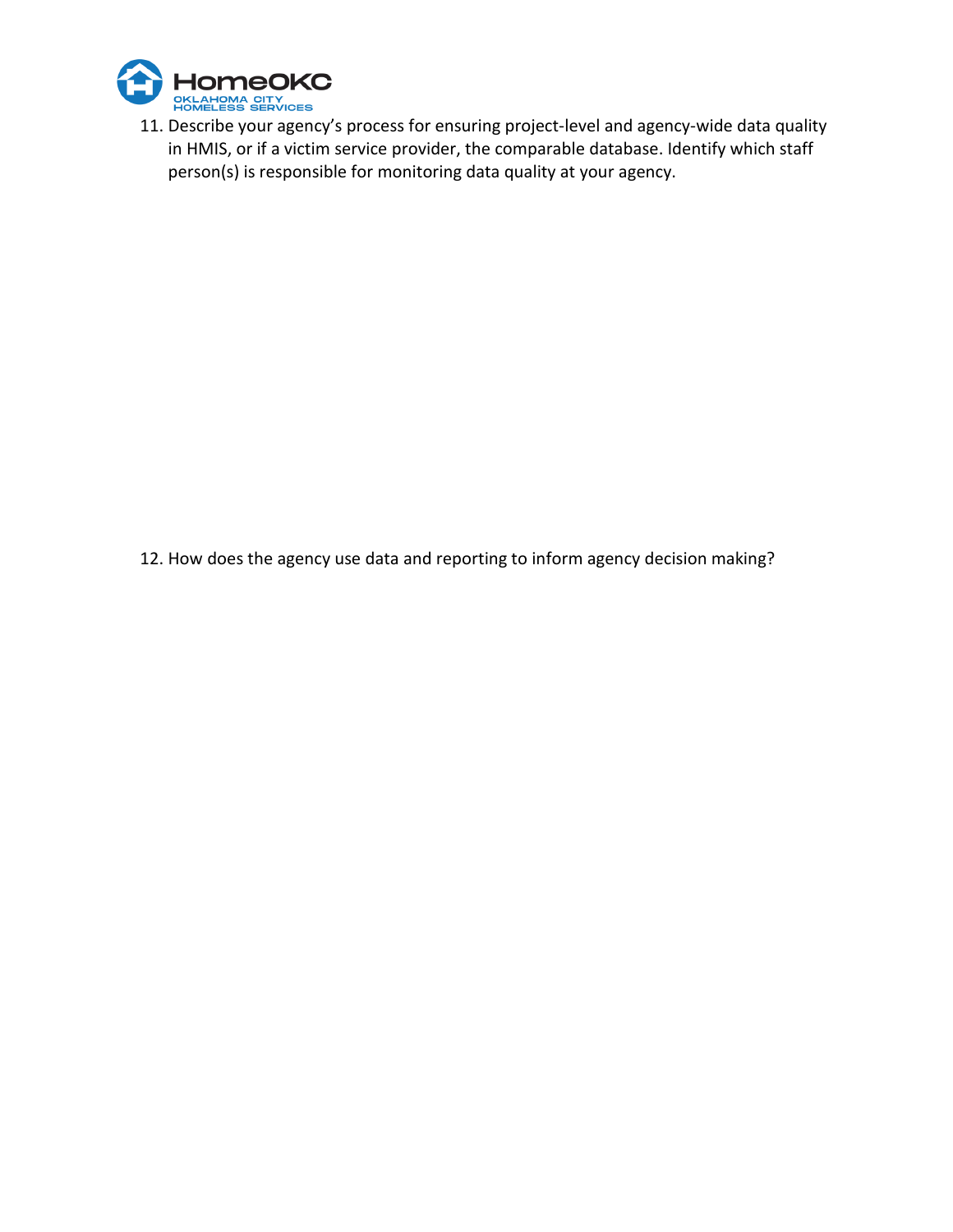

13. Project Performance – Using your FY20-21 CAPER data complete the table below (**NEW/FIRST YEAR PROJECTS)** On a separate document include a narrative response on how your project will address housing stability and increasing the non-cash benefits of your consumers)

| a. Housing               | 1. Enter the Percentage from the Total Column on     |  |
|--------------------------|------------------------------------------------------|--|
| Stability                | Q23c.                                                |  |
|                          |                                                      |  |
|                          | 1. Enter the number of persons who had any           |  |
|                          | source of non-cash benefit at start in Q20a.         |  |
|                          | 2. Enter the number of persons who had any           |  |
|                          | source of non-cash benefit at latest annual          |  |
|                          | assessment in Q20a.                                  |  |
| Increase Non-<br>b.      | 3. Enter the number of persons who had any           |  |
| Cash Benefits            | source of non-cash benefit at exit in Q20a.          |  |
|                          | 4. Add lines $2 + 3$ together and then subtract line |  |
|                          | 1.                                                   |  |
|                          | 5. Enter the "Number of Persons Served" from         |  |
|                          | line 1 of Q5a.                                       |  |
|                          | 6. Divide Line 4 by Line 5 and covert to percentage  |  |
|                          |                                                      |  |
|                          | 1. Is the "Number of Persons Served" from line 1 of  |  |
|                          | Q5a consistent with the number proposed in the       |  |
|                          | application?                                         |  |
| Number<br>C <sub>1</sub> | If not, please explain                               |  |
| Served                   |                                                      |  |
|                          |                                                      |  |
|                          |                                                      |  |
|                          |                                                      |  |
|                          |                                                      |  |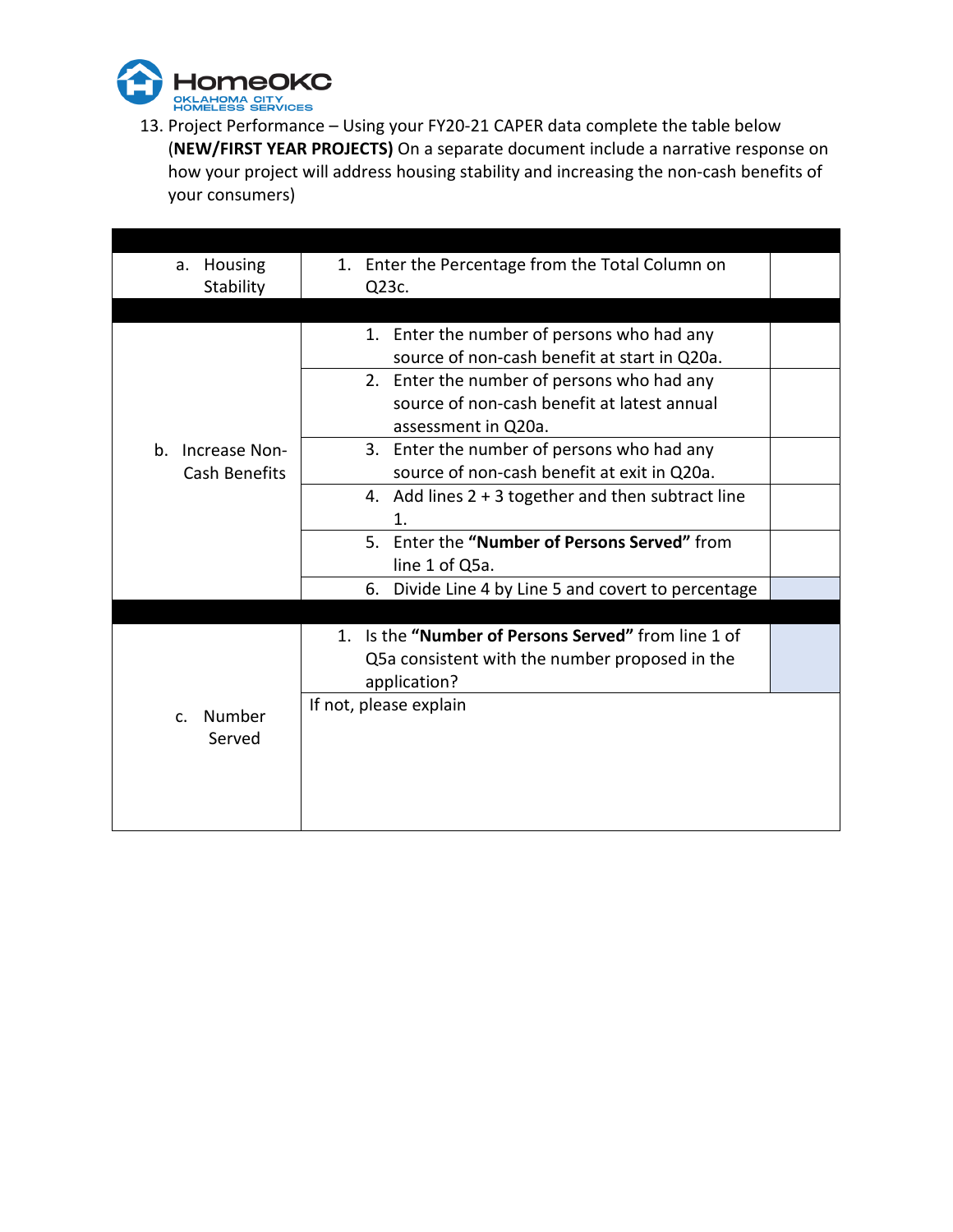

|                                                                        | Yes | No |
|------------------------------------------------------------------------|-----|----|
| Does the project require a background screening prior to project       |     |    |
| entry?                                                                 |     |    |
| Does the project prohibit persons with certain criminal convictions    |     |    |
| from entering the project?                                             |     |    |
| Does the project require participants to be clean and sober prior to   |     |    |
| project entry or during project stay?                                  |     |    |
| Does the project require participants to take alcohol/drug tests?      |     |    |
|                                                                        |     |    |
| Does a positive alcohol/drug test result in termination from the       |     |    |
| project or require participant to participate in substance abuse       |     |    |
| treatment and/or detox to resume project services?                     |     |    |
| Does the project require participants to have a mental health          |     |    |
| evaluation prior to project entry?                                     |     |    |
| Does the project require project participants who demonstrate          |     |    |
| mental health symptoms to participate in mental health services        |     |    |
| and/or medication compliance as a condition of participation?          |     |    |
| Does the project require participants to have an income at time of     |     |    |
| project entry?                                                         |     |    |
| Does the project require participants to obtain income as a condition  |     |    |
| of remaining in the project?                                           |     |    |
| Does the project require participants to participate in supportive     |     |    |
| services as a condition of continued services?                         |     |    |
| Does the project require participants to be "progressing" in their     |     |    |
| goals to remain in the project?                                        |     |    |
| Does the project exclude or refuse project entry based on race, color, |     |    |
| religion, national origin, disability, sex, sexual orientation, gender |     |    |
| identity and/or gender expression?                                     |     |    |
| Does the project include any requirements, outside of those typically  |     |    |
| found in a lease agreement or in "community living" conduct rules?     |     |    |
| Do project participants have to travel to the agency's office(s) to    |     |    |
| receive the majority of their services, including case management,     |     |    |
| after they are housed?                                                 |     |    |
| Does the project prohibit any member of a household, based on age,     |     |    |
| gender, biological relationship and/or marital status, from residing   |     |    |
| together at the project?                                               |     |    |
| Enter the Total # of "Yes" and "No" responses                          |     |    |
|                                                                        |     |    |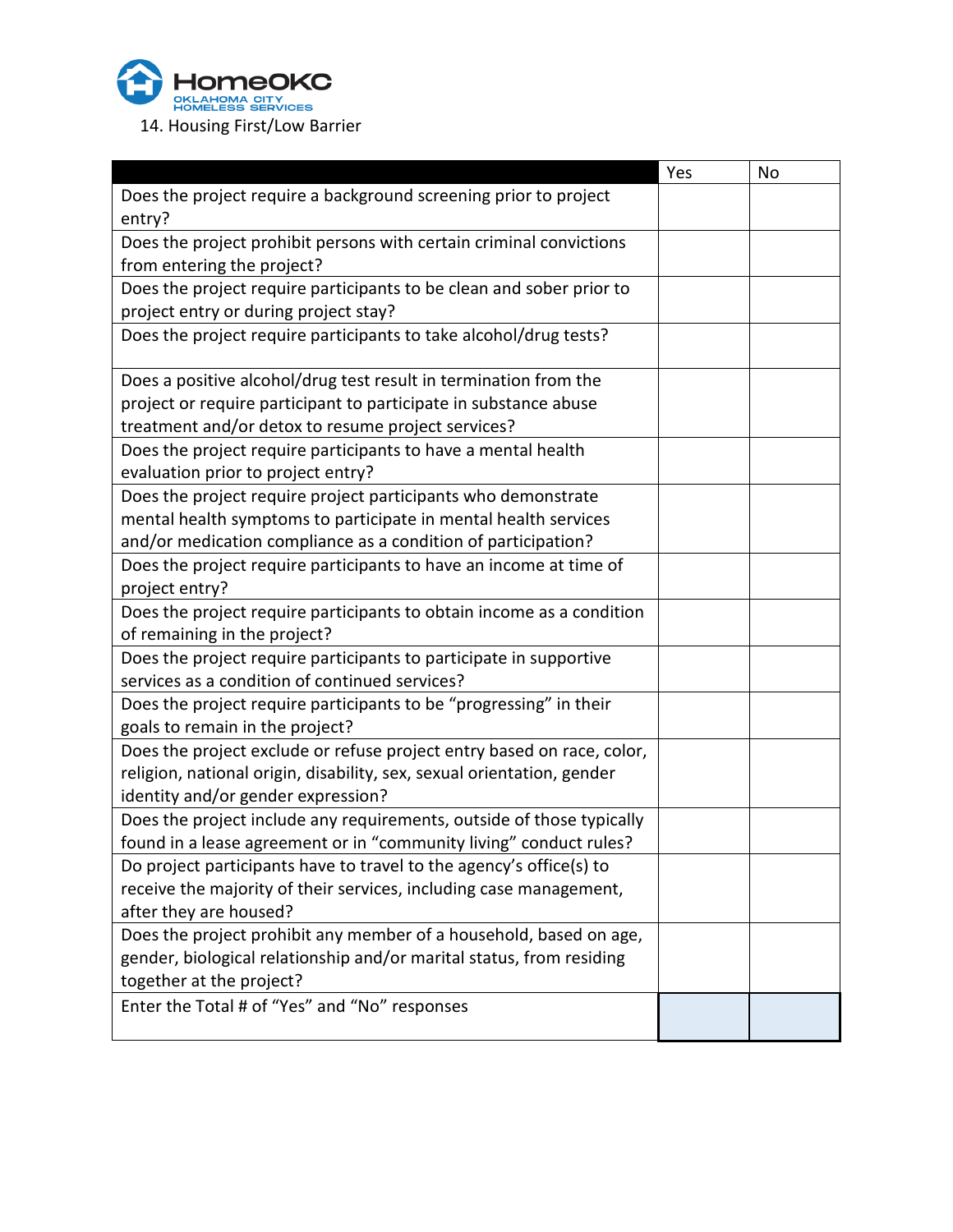

15. HMIS Data Quality - Using your FY20-21 CAPER data complete the table below (**NEW/FIRST YEAR PROJECTS)** On a separate document include a narrative response on how your project will meet the data standards of the CoC)

| Identifiable<br><b>Information Data</b><br>Quality | Enter "Overall Score" from Q6a.                                                                                                                |                      |              |       |
|----------------------------------------------------|------------------------------------------------------------------------------------------------------------------------------------------------|----------------------|--------------|-------|
|                                                    |                                                                                                                                                |                      |              |       |
|                                                    | Enter Values from "Q6e - Data Quality: Timeliness"                                                                                             |                      |              |       |
|                                                    |                                                                                                                                                | <b>Project Entry</b> | Project Exit | Total |
|                                                    | 0 Days                                                                                                                                         |                      |              |       |
| <b>Timeliness Data</b><br>Quality                  | 1-3 Days                                                                                                                                       |                      |              |       |
|                                                    | 4-6 Days                                                                                                                                       |                      |              |       |
|                                                    | 7-10 Days                                                                                                                                      |                      |              |       |
|                                                    | 11+ Days                                                                                                                                       |                      |              |       |
|                                                    | <b>Total Number of Entries</b>                                                                                                                 |                      |              |       |
|                                                    | Add Totals from "0 Days" and "1-3" Days and Divide by<br>the Total Number of Entries to determine the % of<br>entries entered within 72 hours. |                      |              |       |

17. Financial and Monitoring (**NEW/FIRST YEAR PROJECTS)** On a separate document include a narrative response on how your project will expend funds, include your agency's plan for providing services on a reimbursement basis.)

| In the projects most recently ended grant year, what<br>percentage of funds were expended? |  |
|--------------------------------------------------------------------------------------------|--|
|                                                                                            |  |
| Percentage of funds used for Supportive Services                                           |  |
|                                                                                            |  |
| Did the project submit all reimbursement requests at least                                 |  |
| quarterly during the most recently ended grant term?                                       |  |